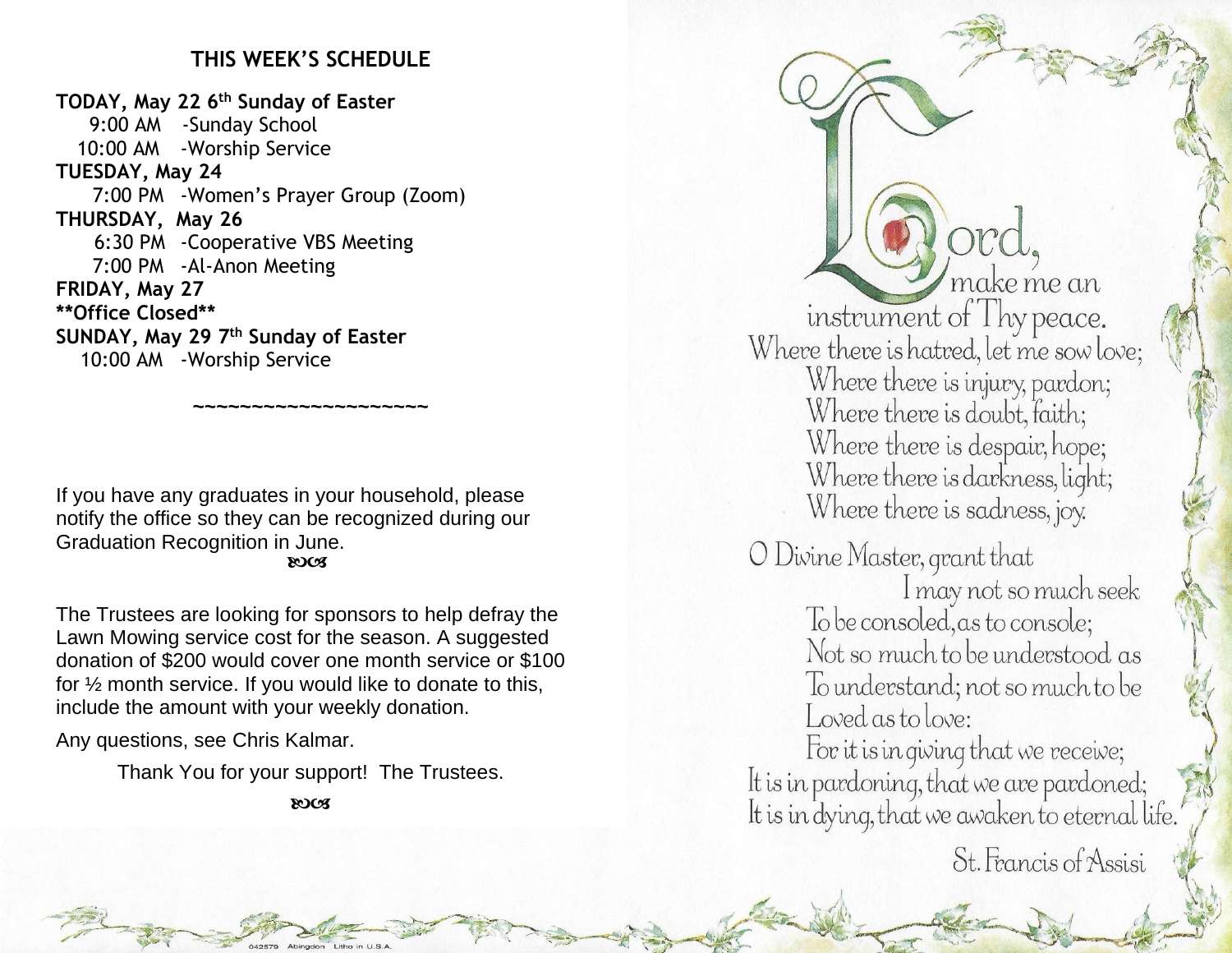*"Growing, Loving & Serving in Christ's Name"*

Rev. Sara J. Wrona, Pastor **Gail E. Varine, Organist Jo Ellen Stewart, Lay Leader Lori A. Klingensmith, Choir Director** LFUMC.org LFUMC251@comcast.net pastorsarajw@gmail.com Pastor's Cell: (724) 882-9627

> 6th Sunday of Easter ❖ Congregation please stand, (if you are able)

### Prelude

*As the music begins, be silent, be thoughtful, and be reverent, for this is the House of the Lord. Before the service, speak to the Lord. During the service, let the Lord speak to you. After the service, speak to one another.*

❖Centering Chorus "Up from the Grave He Arose"(Refrain) #322

❖Call to Worship

Let the peoples praise you, let all the peoples praise you, O God.

**We praise you, O God, for your mighty acts; we praise you for your saving power among all nations.**

Let the peoples praise you, let all the peoples praise you, O God.

**We praise you, O God, for your loving kindness; we praise you for unending mercy.**

We your people praise you, we your people praise you, O God.

**We lift our hands to praise you; we lift our voices to sing for joy!**

❖Hymn "God of Grace and God of Glory" #577

❖Opening Prayer (in unison)

**Maker of all things, Ruler of all peoples of the earth, we bring our prayers of thanksgiving and praise. You have provided the water of life for our baptism. You have fed us with the fruits of the earth and nourished us through your Word. Meet us again in the joyous encounter of worship, lest we forget the source of all** 

**we have and all that we are. Let the peoples praise you, O God; let all the peoples praise you! Amen.**

Sharing of Joys & Concerns Silent Prayer Pastoral Prayer Lord's Prayer (in unison) ❖Gloria Patri #70 Anthem "Our God Saves Medley" Children's Moment **Pastor Sara** Sung Prayer of Illumination "Thy Word Is A Lamp" (Ref.x2) #601 New Testament Lesson Acts 16:9-15  $\#963$ **❖Hymn** "Shall We Gather" #383 ❖Gospel Lesson John 14:23-29 #939 Message "A Promise Made" Rev. Sara J. Wrona Offertory Reflection ❖Doxology #95 Prayer of Dedication ❖Hymn "Standing on the Promises" #374 Greetings & Announcements ❖Benediction ❖Community Blessing "He Lives" (Refrain) #310 Postlude

For Father's Day we would like to share pictures of your fathers on the power point. Please email a digital copy with names to the office (by Monday, June  $13<sup>th</sup>$ ) or bring in a physical copy to be scanned (by Friday, June  $10<sup>th</sup>$ ). If anyone is interested in singing on Father's Day please contact Lori. Thank you!

**~~~~~~~~~~~~~~~~~~~~**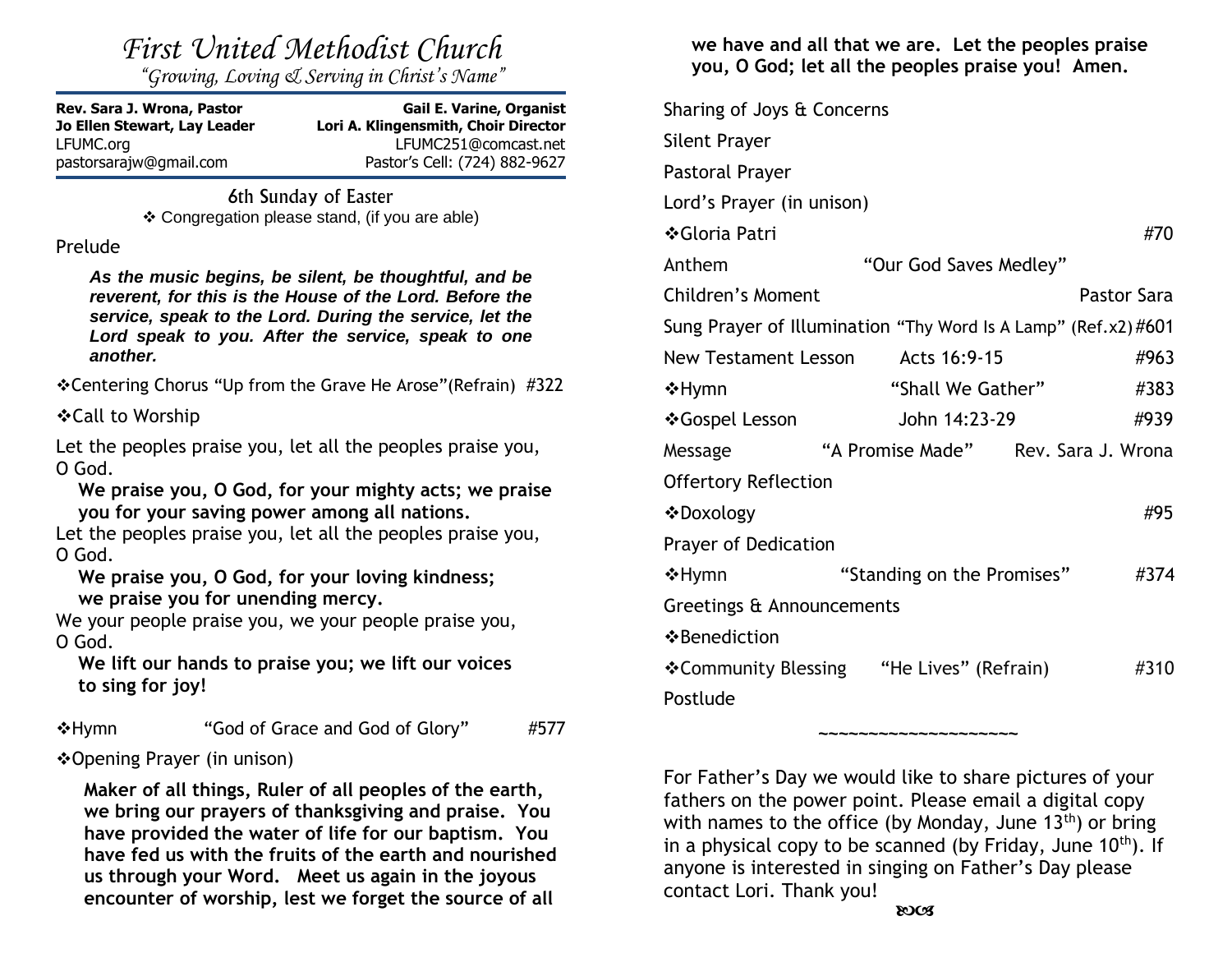## **VBS VOLUNTEERS NEEDED**

We will be doing cooperative VBS with Hebron Lutheran & First Evangelical Lutheran in the mornings of June 20-24. We need volunteers to help with: decorating, leading crafts/science, games, snacks, and other stuff! Let Pastor Sara know if you have any questions or want to get involved with VBS this summer. :)

### **ROCK**

There will be a Cooperative VBS Meeting on Thursday, May 26th at 6:30PM. All volunteers are encouraged to come. **ROCS** 

The choir will not practice Monday evenings for the remainder of May. Please meet for practice at 9:30am in the sanctuary on Sunday, May 22<sup>nd</sup> and June 5<sup>th</sup>. **ROCS** 

The choir will be taking the summer off. If you would like to do special music please contact Lori or Lisa at the church office. There is a sign-up sheet in the vestibule.

 $X^{\alpha}$ 

Please take a moment to thank our choir for their sweet music these last four months. We are so blessed to have a wonderful choir and a piano accompanist. Thank you for sharing your God given talents! Love and Blessings from your favorite choir director.

### ುಂತ

There will be an S/PPRC Meeting Monday, June 6th at 6:00 PM. **ROCK** 

The Diner's Club will meet on Thursday, June 9 at 11:30 a.m. at Elena's/Rudy's Table. Please call in reservations to Janice 724-448-8159 or the church office.

### **ROCK**

If you have anything to submit for the July/August Newsletter please submit it by Wednesday, June 15<sup>th</sup>.

This summer Pastor Sara will be leading a book study that falls under the area of Dismantling Racism. The book she has chosen is: *Be the Bridge, Pursuing God's Heart for Racial Reconciliation* by Latasha Morrison. ISBN 978-0-525-65288-5

Our meeting dates will be June  $8<sup>th</sup>$ , 15<sup>th</sup>, and 29<sup>th</sup>. These are Wednesdays and we will meet at 11:00 A.M. in the church fellowship hall.

Each participant is responsible for purchasing their own book. Please let Pastor Sara know if you will be participating in the book study. **ROCK** 

## **Donuts for Dads & Dudes**

Calling all men! On Father's Day, June 19th, come enjoy a donut (or 2) and coffee before church! They will be brought fresh at 9:30am and will be available until church service begins, or while supplies last  $\odot$  Thank you for everything you do!!

### ುಂತ

## **Saturday July 9, 2022**

Kiski River Kayak / Canoe Paddle Trip. The plan is to paddle from Avonmore to Roaring Run. We will be on the water for 3 -4 hours. You can bring your own boat or rent one for the day. There is a sign-up sheet in the vestibule. **ROCS** 

## *Just a Friendly Reminder…*

Snacks are allowed in the sanctuary, but please clean up after yourselves. Thank you!

**ROCS**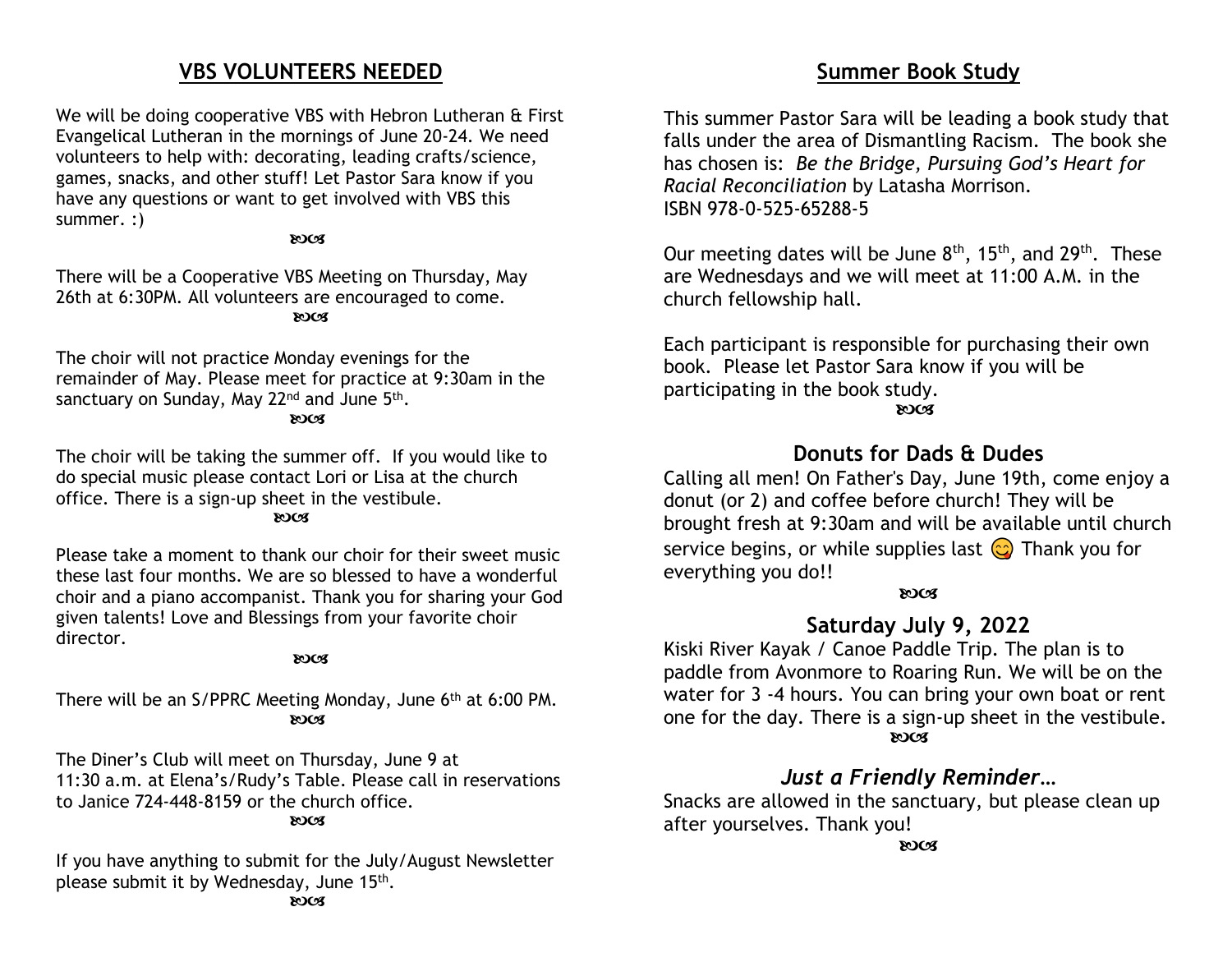# **Announcements from the Mission/Outreach Team**

- We will be making bag lunches for the local businesses on Tuesday, June 14th at 9:30 a.m., please mark your calendars if you would like to help.
- We will not have a meeting on Tuesday, June 14th at 10:30 am. Our next meeting will be August 9th.
- We will be making sandwiches for the community this summer on June  $14<sup>th</sup>$ , July  $12<sup>th</sup>$ , and August  $9<sup>th</sup>$ at 9:30am. If you would like to join us, we would love to have your help! We look forward to seeing you as we continue to be God's hands and feet!

Thank you for your continued support in all of our outreach projects! **ROCS** 

The First Evangelical Lutheran Church in Leechburg is in need of gently used children's clothing donations for their clothing closet. All other clothing, shoes, and handbag donations are welcome. Please wash all clothes before donating. If you have any questions please call their church office 724-845-7518. **ROCK** 

The Vandergrift Area Meals on Wheels is looking to expand service to Leechburg. This will only be possible if they have additional drivers. If you would be interested in helping them expand this vital and needed ministry, please contact Sarabeth Stopansky at 724-831-8112. **ROCS** 

First United Methodist Church, Leechburg

Prayer List

*"Do not be anxious about anything, but in everything by prayer and supplication with thanksgiving let your requests be made known to God. And the peace of God, which surpasses all understanding, will guard your hearts and your minds in Christ Jesus."*

Philippians 4:6–7

Please be in prayer for Family and Friends:

Margie Anto, Anne Cherry, Abigail Claytor, Delores (Gail's Mom), Ed Haberchak, Joan (Linda Sarver's MIL), Sue Harwick, Laurel Klingensmith, Sally Lanzarotti (Carla Shaffer's mother), Sandy (Linda Sarver's Mother), Terry Snyder, Helen Weaver, and Jim Wright.

Our Church Leadership

Greensburg District Superintendent Rev. Paul Ritchey

Bishop Cynthia Moore-Koikoi & the WPAUMC Appointive Cabinet

WPAUMC Conference Staff

UMC Council of Bishops

The Church Universal

The People of the Ukraine

Church Missionaries & Agencies throughout the World

Those Who Are Marginalized throughout the World